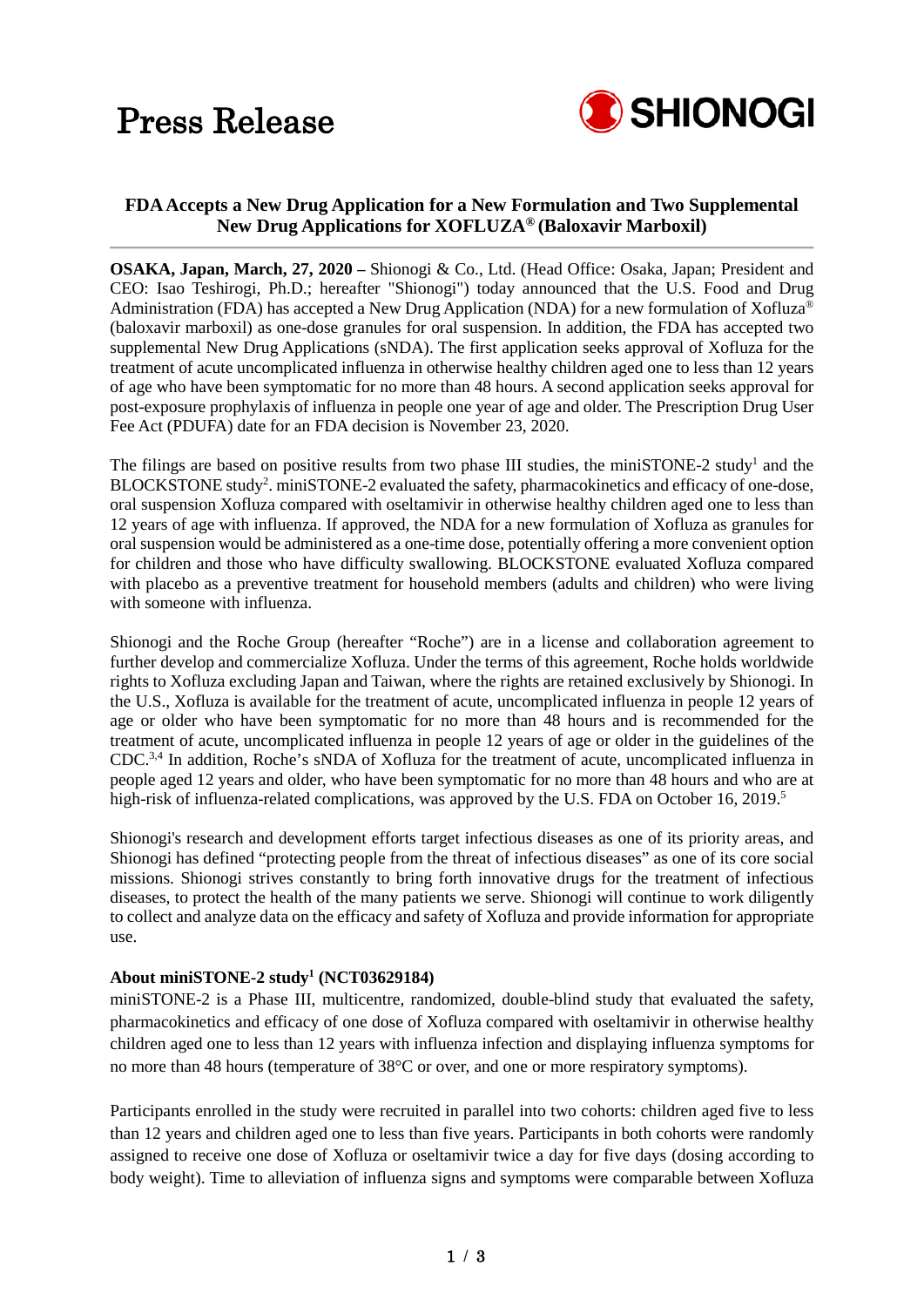# Press Release



and oseltamivir. The median time to alleviation of signs and symptoms in influenza-infected participants was 138.1 hours (95% CI: 116.6, 163.2) and 150.0 hours (95% CI: 115.0, 165.7) for those who received Xofluza or oseltamivir, respectively. Xofluza was well tolerated with no new safety signals identified.6

## **About BLOCKSTONE Study2**

BLOCKSTONE is a Phase III, double blind, multicenter, randomised, placebo-controlled, post-exposure prophylaxis study that evaluated one dose of Xofluza compared with placebo in household members (adults and children) in Japan who were living with someone with an influenza infection confirmed by a rapid influenza diagnostic test (the 'index patient'). The study was conducted by Shionogi & Co., Ltd. during the 2018-2019 flu season in Japan.

Participants enrolled in the study were household members of someone who had been diagnosed with influenza. The participants were randomised to receive one dose of Xofluza (dose according to body weight) or placebo as a preventive measure against developing influenza.

Xofluza showed a significant prophylactic effect on influenza infection after one oral dose in people exposed to an infected family member. The proportion of household members who became symptomatically ill following infection with flu was significantly lower in those treated preventively with Xofluza compared to those treated with placebo (proportion of subjects with influenza virus infection, fever and other influenza symptoms in the 10-day observation period: 1.9% versus 13.6%; p<0.0001). Xofluza was well tolerated and no new adverse drug reactions were identified.<sup>7</sup>

#### **About Xofluza® (baloxavir marboxil)**

Xofluza discovered by Shionogi, has a novel mechanism of action that inhibits the cap-dependent endonuclease in the polymerase acidic (PA) protein (in the United States Prescribing Information, this enzyme is stated as polymerase acidic endonuclease), an enzyme essential for viral replication. Xofluza is a one-doseoral treatment for influenza, which is different from all other currently available antiviral treatments. In non-clinical studies, Xofluza demonstrated an antiviral effect against a wide range of influenza viruses including oseltamivir-resistant strains and avian strains (H7N9, H5N1).<sup>8,9</sup> Xofluza has been reviewed and is currently approved in several countries including Japan and the U.S. For more information about the use in the U.S., please refer to the Xofluza<sup>®</sup> website. Roche is now conducting a phase III development program investigating Xofluza in several populations, including children under the age of one year (NCT03653364), and severely ill, hospitalized patients (NCT03684044), as well as to assess the potential to reduce transmission of influenza from an infected person to healthy people (NCT03969212). Shionogi assessed the potential of Xofluza as a post-exposure prophylaxis treatment to prevent the spread of influenza in adults and children, and submitted a sNDA based on the positive results from the Phase III BLOCKSTONE study on October 16, 2019 in Japan.<sup>10</sup>

### **Forward-Looking Statements**

*This announcement contains forward-looking statements. These statements are based on expectations in light of the information currently available, assumptions that are subject to risks and uncertainties which could cause actual results to differ materially from these statements. Risks and uncertainties include general domestic and international economic conditions such as general industry and market conditions, and changes of interest rate and currency exchange rate. These risks and uncertainties particularly apply with respect to product-related forward-looking statements. Product risks and uncertainties include, but are not*